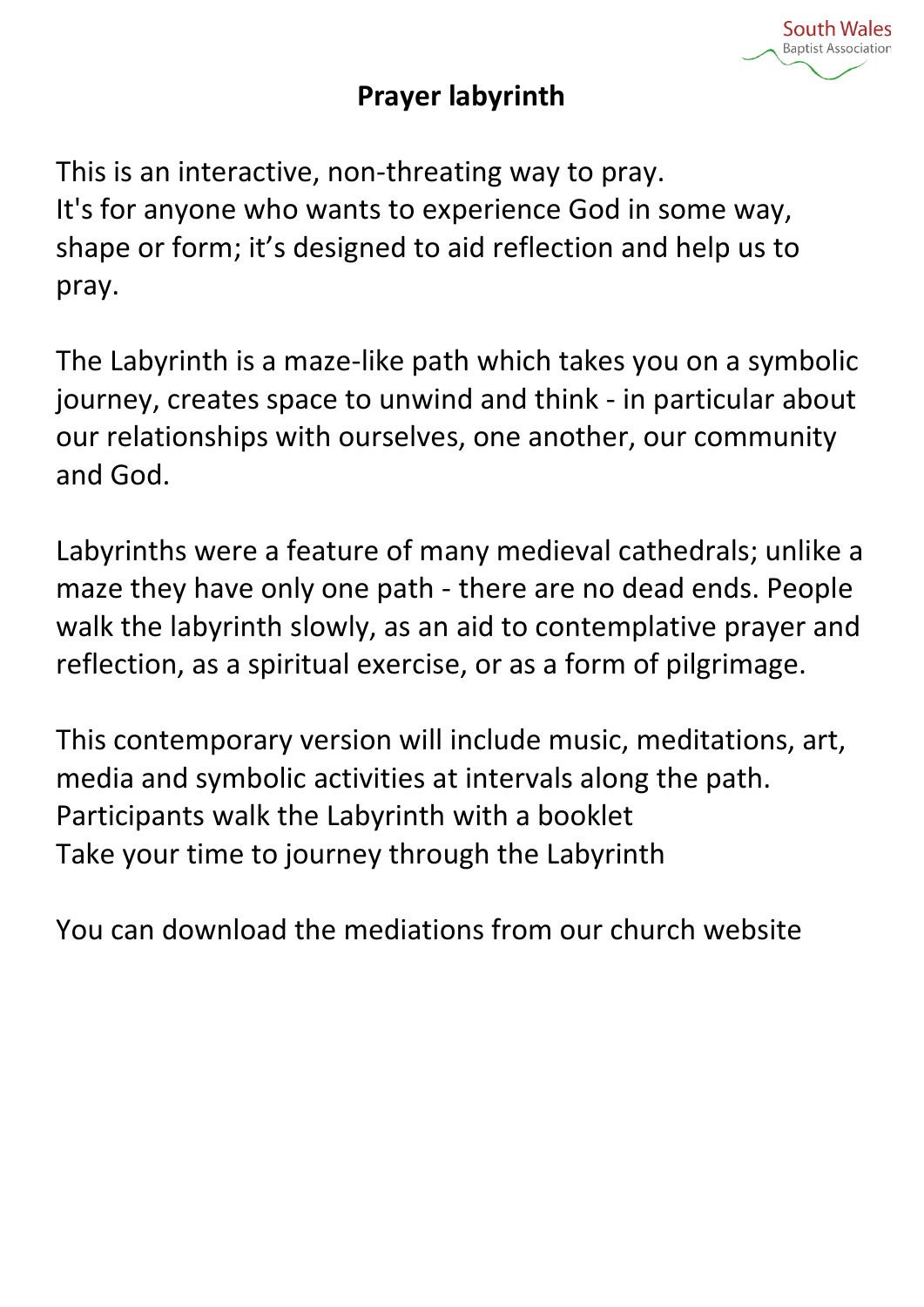

#### **Station 1: Inward Journey**

You are on a journey, a journey towards the light that is God.

#### Walk with expectancy.

As you journey, reflect on what you see, hear, think.

Breathe deeply. Relax. Don't rush; savour the moment.

God spoke the word, and the Word was God. And there was light.

As you journey, begin to focus on God.

Experience the love, feel the warmth. Choose life.

#### Can you receive from God?

Through all the interference and the static of on-screen culture, God's voice is breaking through the airwaves:

#### "Are you receiving me?

# Are you receiving me?"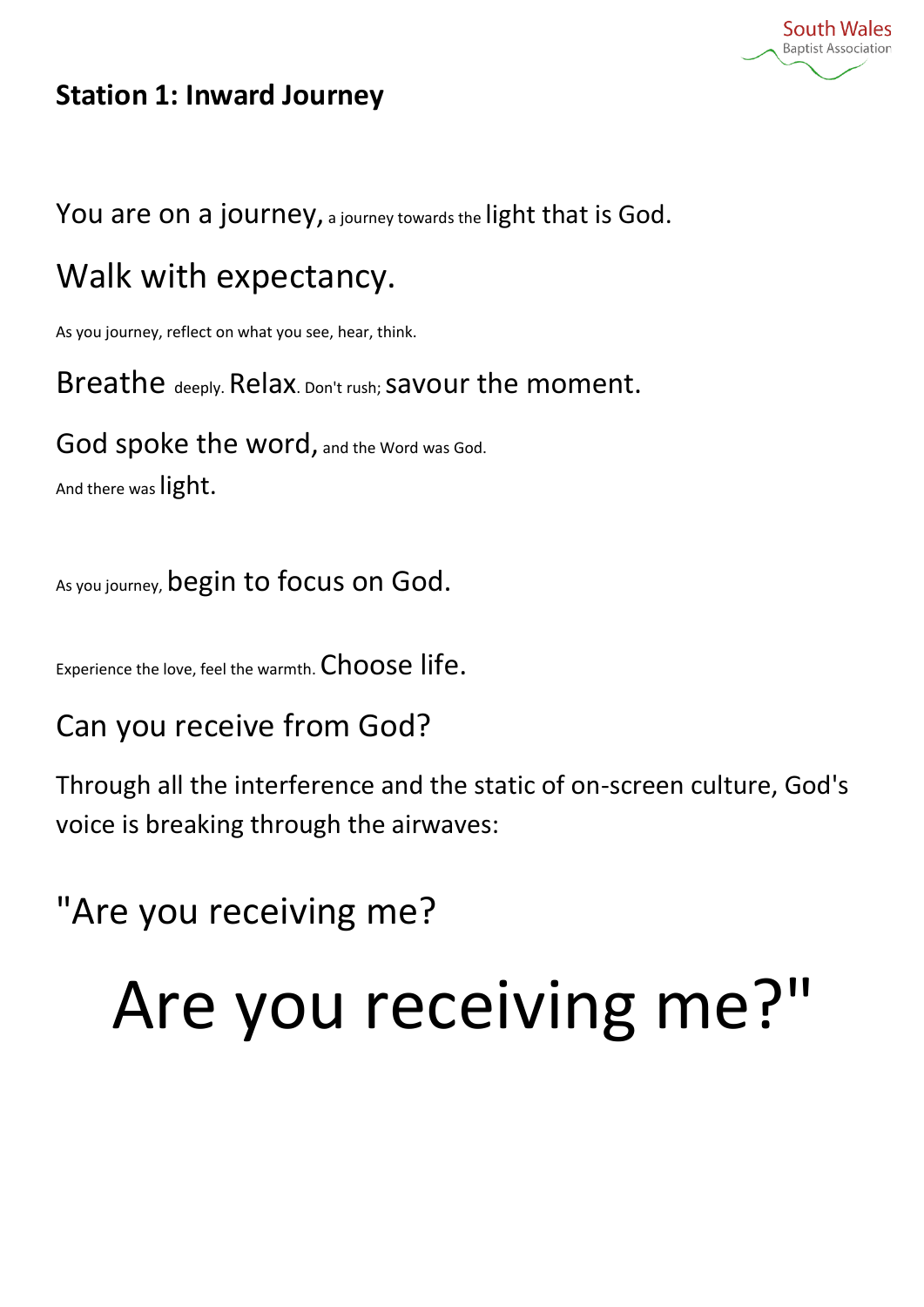#### **Station 2: Noise**



Sound engineers speak of two things -  $signal$  and  $\textsf{noise}.$ 

Take some time to identify the noises around you one by one: traffic; children playing; dogs barking; the hubbub of life... As you recognise each one, savour it and then place it to one side.

#### What are the noises on the inside?

that song you can't get out of your head; thoughts that won't stop chattering; nagging worries; hurt; anger; things you have to do tomorrow... Identify them one by one, listen to them and place them to one side.

#### Let God still the oscilloscope of your soul,

turn the noise off and give you peace. Then listen for his signal.

## Be still

## quiet

## listen

## still

### be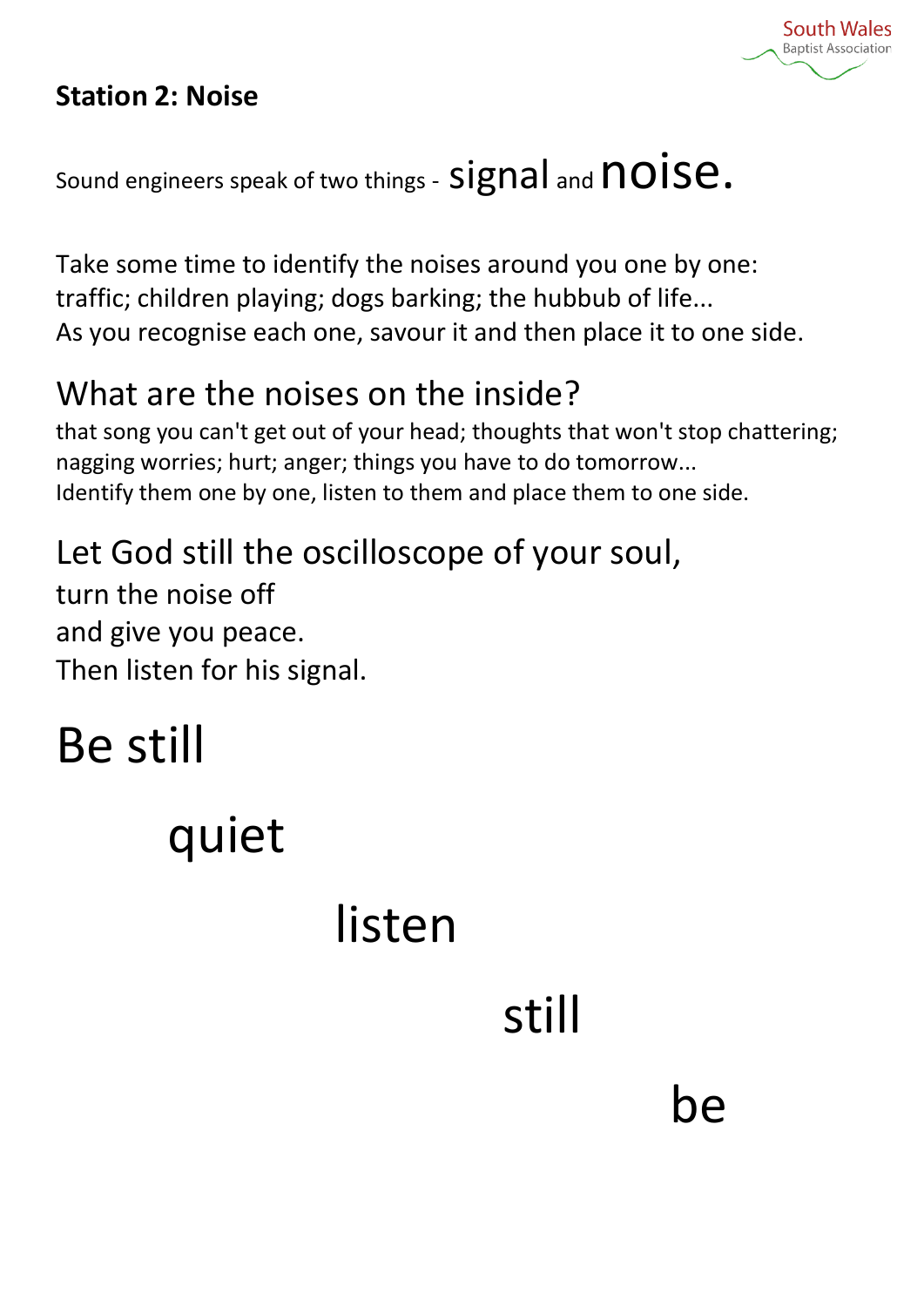

#### **Station 3: Letting Go**

Take some slow deep breaths and relax.

In front of you is a pile of stones and a pool of water.

Take a stone from the pile.

Imagine that all your concerns and worries are held in the stone.

Hold the stone tightly and name the concerns and worries in your mind.

Hold the stone over the pool of water. In your own time let it go.

Watch your concerns and worries fall.

Imagine them falling into God's lap.

## How does it feel to release them?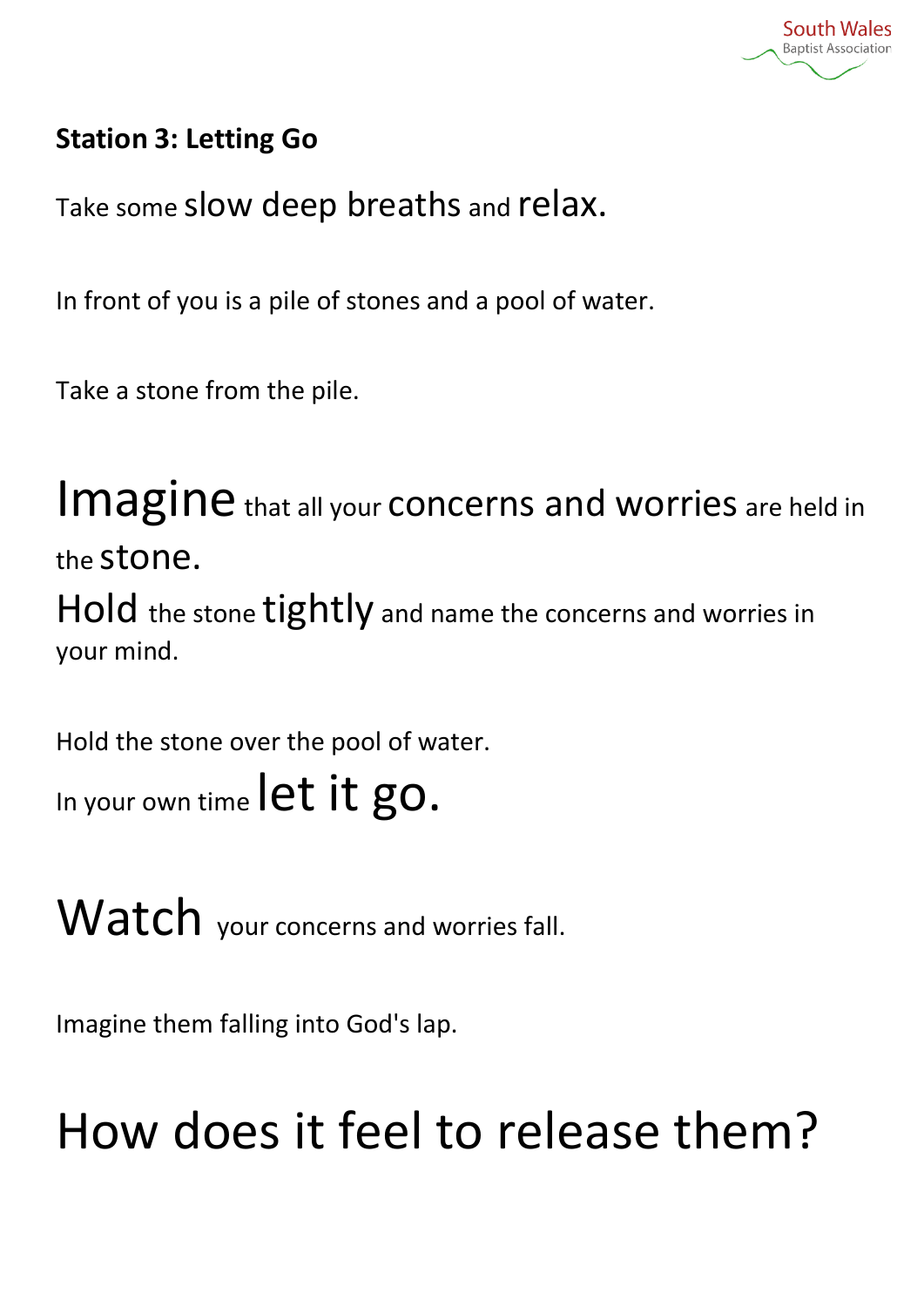

#### **Station 4: Hurts**

What hurtful things have been said to you? What hurtful things have been done to you?

What hurtful things have you said? What hurtful things have you done?

Look at your symbols.

Do you want to take them with you? Or do you want to let them go?

*"If we confess our sins God is faithful and just and will purify us from all unrighteousness" Jesus said if you let go of the hurtful things people do to you, so God will also let go of the hurtful things you do. This is forgiveness.*

Think carefully.

Are you willing to 'let go'?

You are loved

You are free

You are forgiven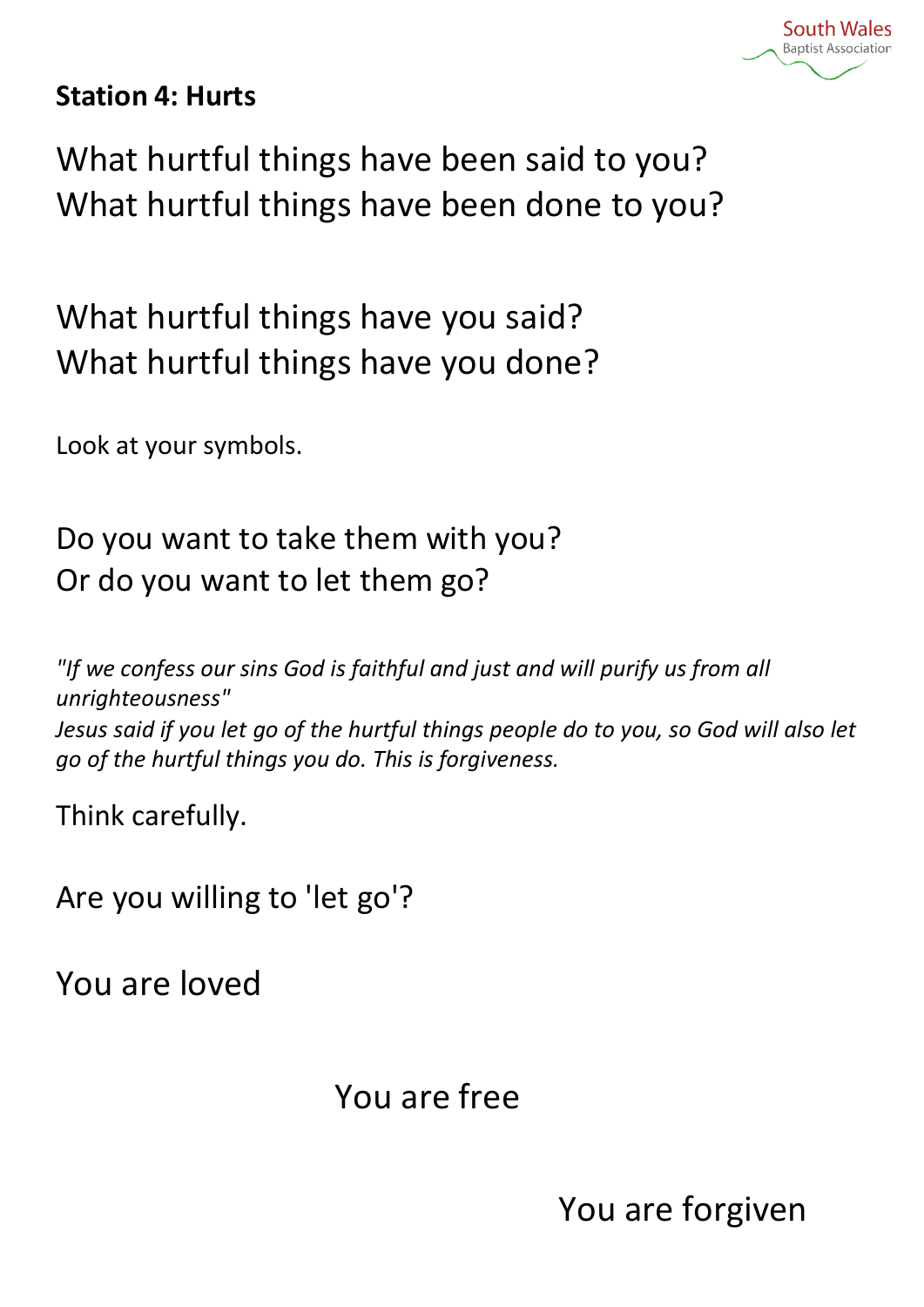**South Wales Bantist Associatio** 

#### **Station 5: Distractions**

In front of you is a map In the centre is a compass The needle of the compass points directly north. Also on the map are some small magnets, some 'false norths'.

Try moving these magnets around the compass. See what happens The 'false norths' pull the needle away from true north.

If God is true north, what are the false norths distracting your focus away from God?

As you identify these false norths move them to the edge of the map.

Refocus on true north...

## Begin to focus on God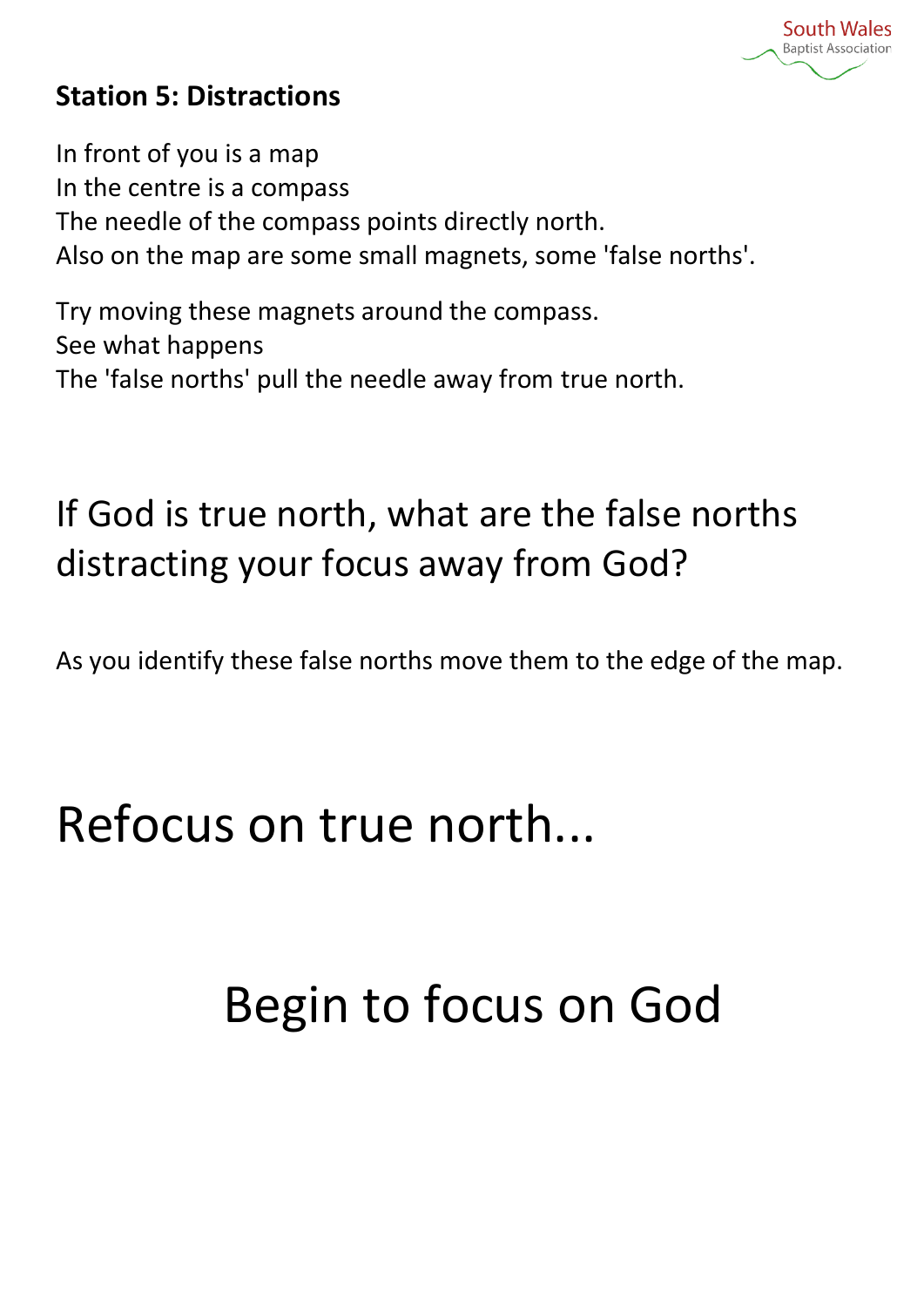

#### **Holy Space**

This is holy space

God is here - you are welcome

This is your space to be with God And God's space to be with you

Make yourself at home

Be yourself

Be real

There's no rush

## Let God love you

Let God know you

## Let God heal you

Let God speak to you

# Receive from God

Commune with God

# Feed on God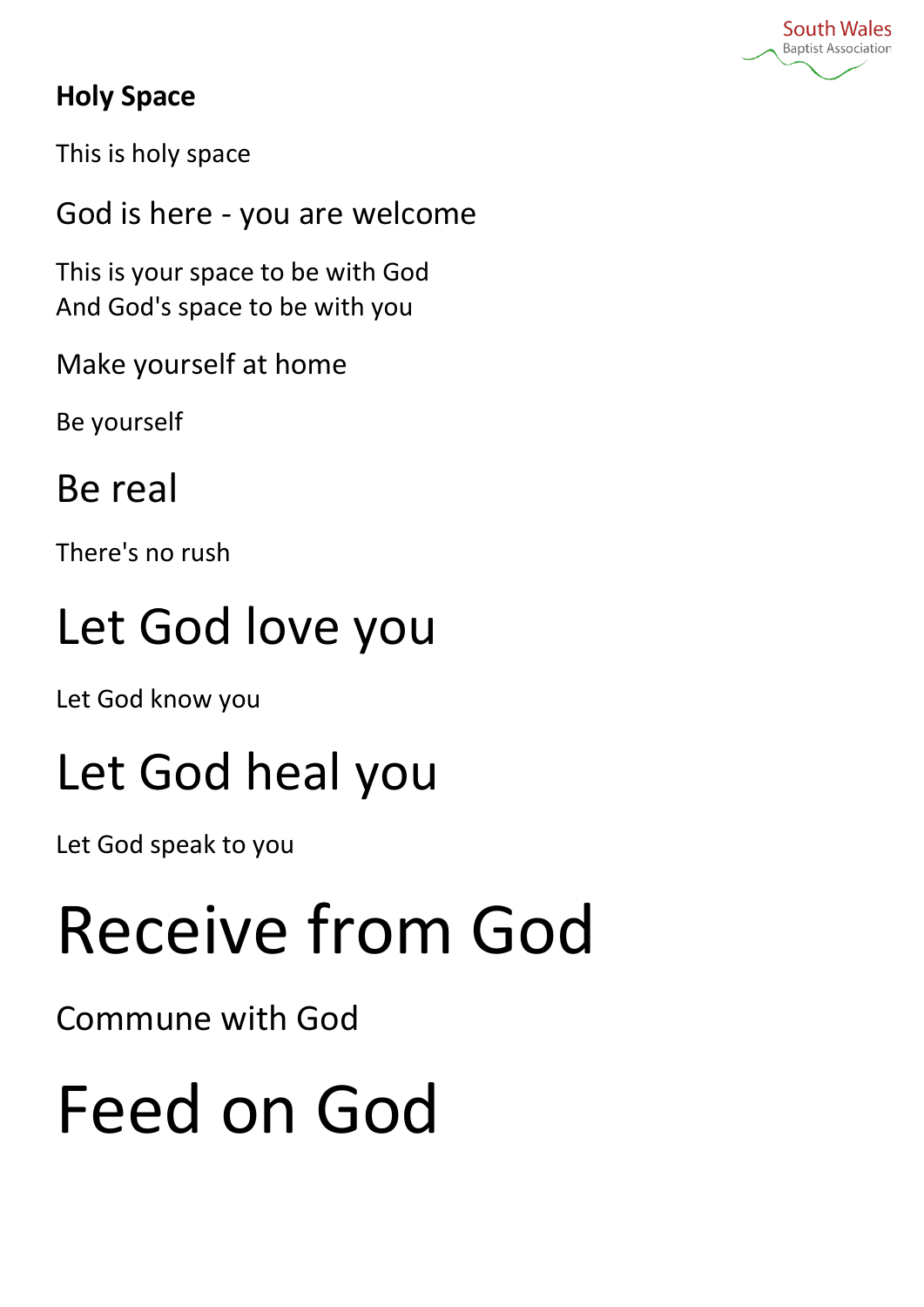

#### **Station 7: Outward Journey**

Reflect on how this encounter might affect or change you.

Freely, freely you have received. Freely, freely give... Take: eat. Take: out.

You can choose a lifestyle.

Or you can choose life.

## The choice, as they say, is  $\sqrt{OUIS}$ .

So where do we go from here?

As the journey seems to be ending, it is only just beginning.

We are caught between a world that is passing, and a world that is yet to come.

A world of the now, and the not yet...

Someone once spoke of a road less travelled.

Of a narrow path.

## Today, we are going on a journey...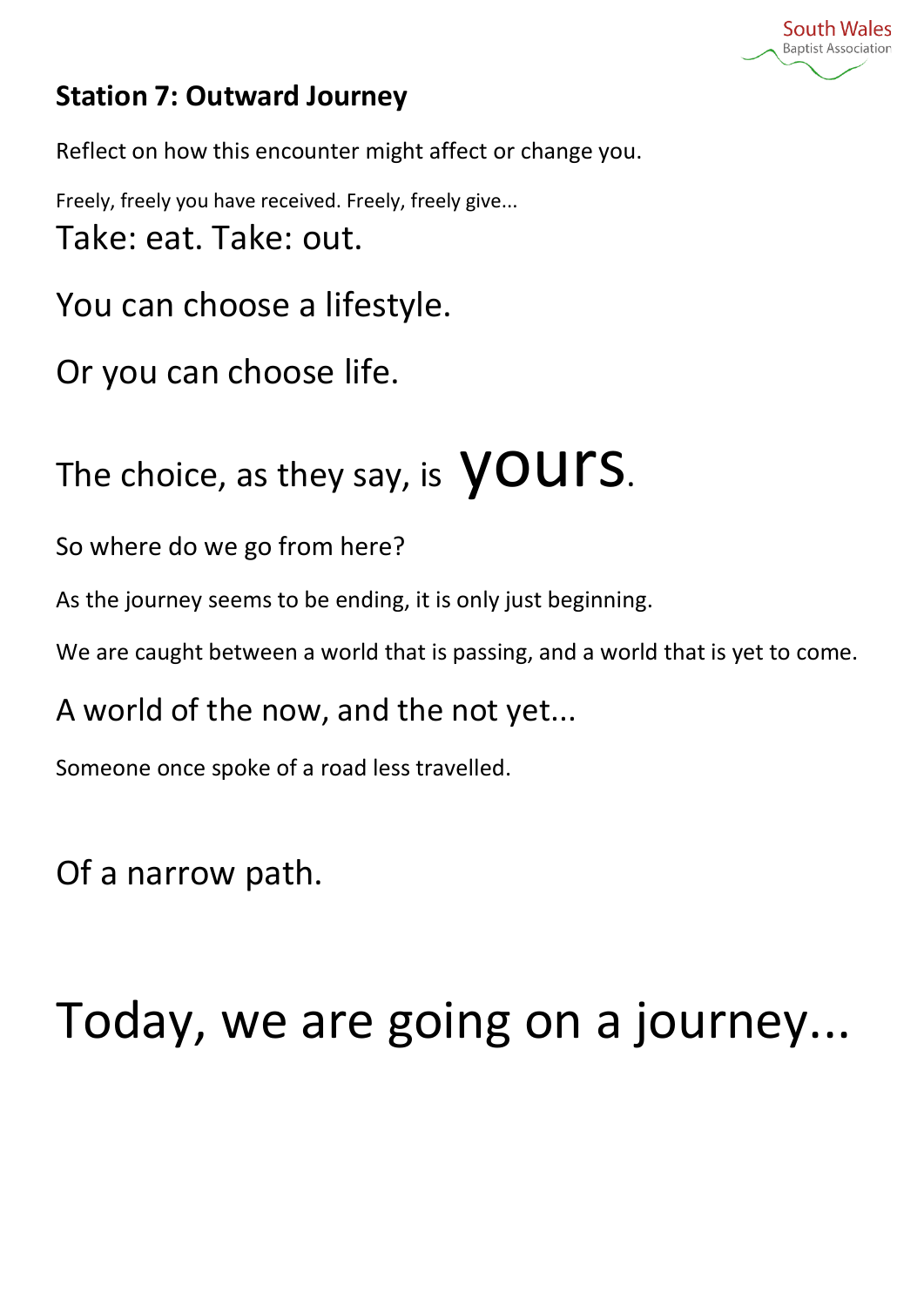

#### **Station 8: Self**

'You created my inmost being You knit me together in my mother's womb I praise you because I am fearfully and wonderfully made Your works are wonderful, I know that full well'

When you look in the mirror what do you see? Does what you see make you want to praise or cringe?

What do you think Jesus meant when he said to love others as we love ourselves?



# Stop to feel your pulse

Life is running through you Life is a gift of God

You are **Unique** 

You are **made in God's image** 

# You are loved by the Creator who is

proud of you, the created.

Look again at the mirror *Ask God to show you the real you, the you without image, the you that God sees*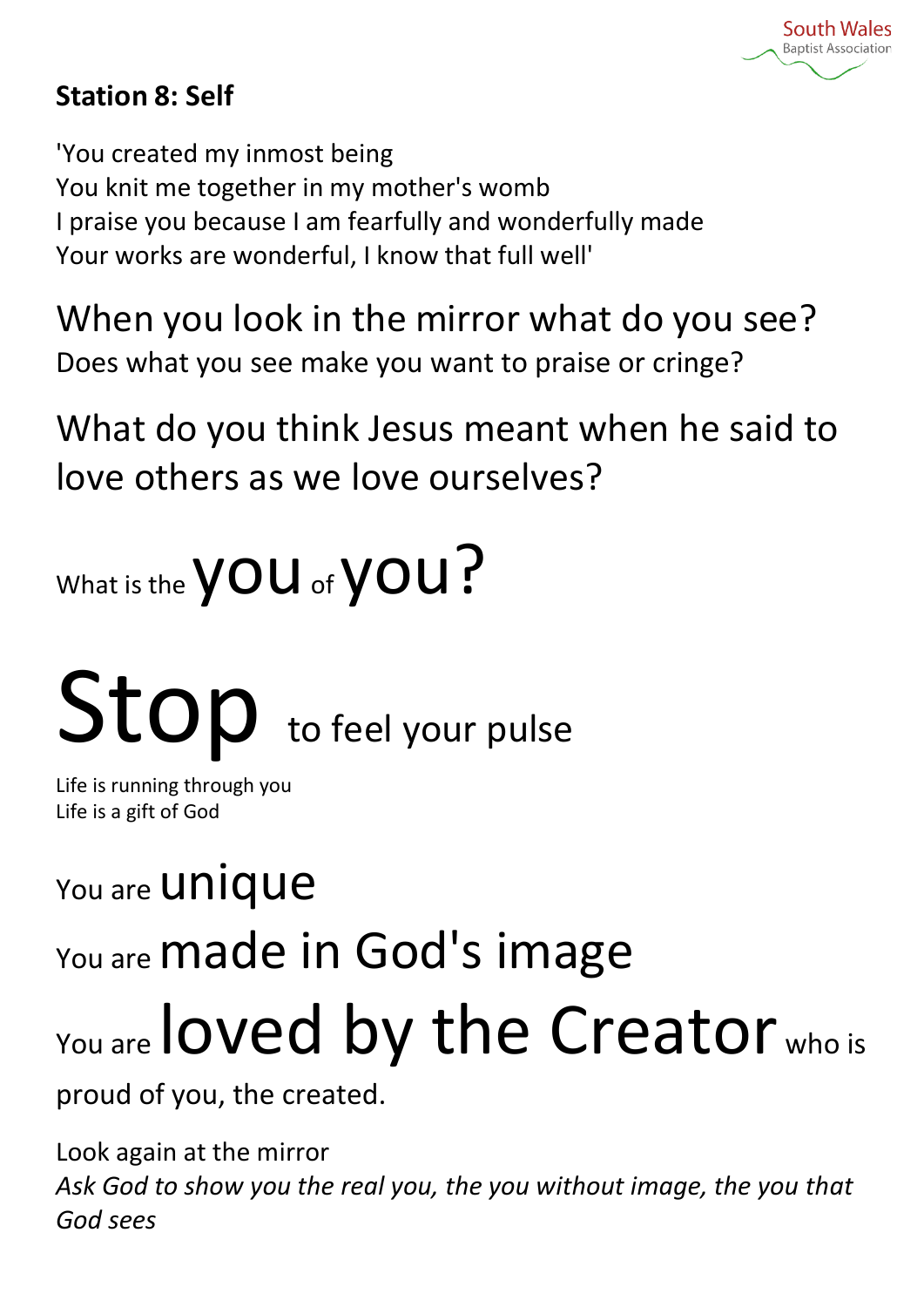

#### **Station 9: Planet**

#### You are out in space

Watching the earth

Listening to its uninterrupted stream of noise From the silence of infinite space

You are looking for signs of ownership but none are visible You are looking for clues of permanence But all is slowly changing To who does this all belong? Who has the right to claim its power, plunder its resources?

You are out in space Breathless and patient Awe-struck and motionless in front of this big, blue, bright ball This great glittering, god-filled gift This unbounded blessing you can only call Home

In the palm of your hand you hold a small seed

This seed contains all the information needed to reproduce its own kind

You plant the seed in some soil

As you do so, feel the moist earthiness of the soil

Think of the darkness the seed experiences before it can spring to life -

on the brink of creation there is darkness

As you plant the seed you are participating in one of the greatest mysteries of the cosmos you are co-creating with God. Together you give birth to life.

As the seed grows and flowers it is a symbol of your love and care of nature, creation, of the planet, of home.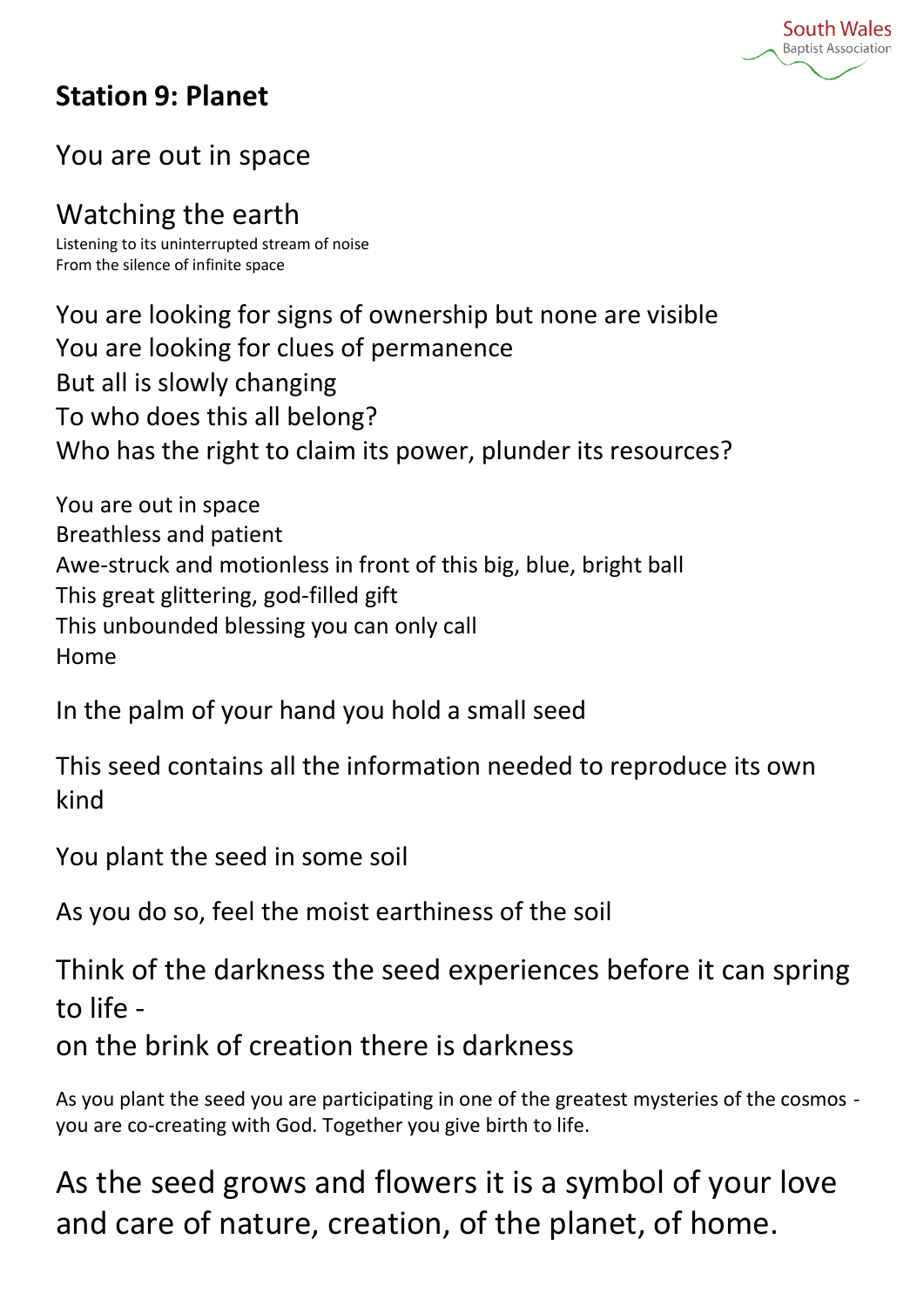#### **Station 10: Others**

Reflect on the web of relationships within which you live

Who are the other people with whom your life is connected?

One of the oldest ways of praying we know is lighting a candle.

# Light a candle and pray for one or more of the people

Give thanks for them

Hold them in prayer before God